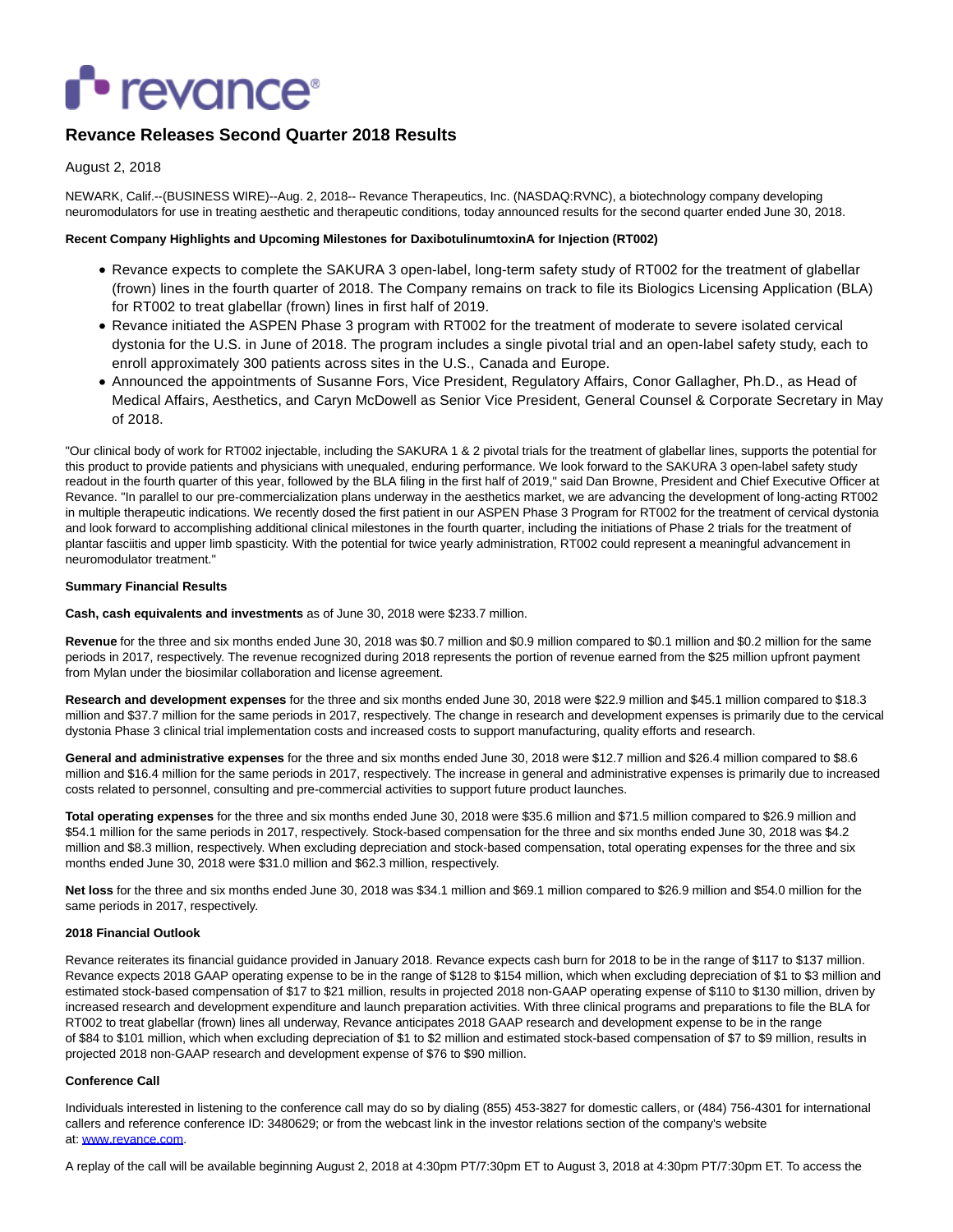replay, dial (855) 859-2056 or (404) 537-3406 and reference conference ID: 3480629. The webcast will be available in the investor relations section on the company's website for 30 days following the completion of the call.

#### **About Revance Therapeutics, Inc.**

Revance Therapeutics is an emerging Silicon Valley biotechnology leader developing neuromodulators for the treatment of aesthetic and therapeutic conditions. Revance uses a unique proprietary, stabilizing excipient peptide technology to create novel, differentiated therapies. The company's lead compound, DaxibotulinumtoxinA for Injection (RT002), is in clinical development for a broad range of aesthetic and therapeutic indications, including glabellar lines, cervical dystonia, plantar fasciitis, upper limb spasticity and chronic migraine. RT002 has the potential to be the first long-acting neuromodulator. The company is advancing a robust pipeline of injectable and topical formulations of DaxibotulinumtoxinA. More information on Revance may be found a[t www.revance.com.](http://cts.businesswire.com/ct/CT?id=smartlink&url=http%3A%2F%2Fwww.revance.com&esheet=51847142&newsitemid=20180802005791&lan=en-US&anchor=www.revance.com&index=2&md5=33302ad640f213b8334c503958d0451f)

"Revance Therapeutics" and the Revance logo are registered trademarks of Revance Therapeutics, Inc.

#### **Forward-Looking Statements**

This press release contains forward-looking statements, including statements related to Revance Therapeutics' long-term financial outlook, expected cash burn and other financial performance, the process and timing of, and ability to complete, current and anticipated future clinical development of our investigational drug product candidates, including but not limited to initiation and design of clinical studies for current and future indications, including the timing and results of the SAKURA 3 study of RT002 and ASPEN Phase 3 program, related results and reporting of such results; statements about our business strategy, timeline and other goals and market for our anticipated products, plans and prospects; including our pre-commercialization plans; and statements about our ability to obtain regulatory approval, including the timing of potential BLA filing for RT002 to treat glabellar (frown) lines; and potential benefits of our drug product candidates and our technologies.

Forward-looking statements are subject to risks and uncertainties that could cause actual results to differ materially from our expectations. These risks and uncertainties include, but are not limited to: the outcome, cost, and timing of our product development activities and clinical trials; the uncertain clinical development process, including the risk that clinical trials may not have an effective design or generate positive results; our ability to obtain and maintain regulatory approval of our drug product candidates; our ability to obtain funding for our operations; our plans to research, develop, and commercialize our drug product candidates; our ability to achieve market acceptance of our drug product candidates; unanticipated costs or delays in research, development, and commercialization efforts; the applicability of clinical study results to actual outcomes; the size and growth potential of the markets for our drug product candidates; our ability to successfully commercialize our drug product candidates and the timing of commercialization activities; the rate and degree of market acceptance of our drug product candidates; our ability to develop sales and marketing capabilities; the accuracy of our estimates regarding expenses, future revenues, capital requirements and needs for financing; our ability to continue obtaining and maintaining intellectual property protection for our drug product candidates; and other risks. Detailed information regarding factors that may cause actual results to differ materially from the results expressed or implied by statements in this press release may be found in Revance's periodic filings with the Securities and Exchange Commission (the "SEC"), including factors described in the section entitled "Risk Factors" of our quarterly report on Form 10-Q filed May 9, 2018. These forward-looking statements speak only as of the date hereof. Revance disclaims any obligation to update these forward-looking statements.

#### **Use of Non-GAAP Financial Measures**

Revance has presented certain non-GAAP financial measures in this release. This release and the reconciliation tables included herein include total non-GAAP operating expense and non-GAAP R&D expense, both of which exclude depreciation and stock-based compensation. Revance excludes depreciation costs and stock-based compensation expense because management believes the exclusion of these items is helpful to investors to evaluate Revance's recurring operational performance. Revance management uses these non-GAAP financial measures to monitor and evaluate its operating results and trends on an on-going basis, and internally for operating, budgeting and financial planning purposes. The non-GAAP financial measures should be considered in addition to results prepared in accordance with GAAP, but should not be considered a substitute for or superior to GAAP results.

**Revance Therapeutics, Inc.**

**Condensed Consolidated Balance Sheets**

**(In thousands, except share and per share amounts)**

**(Unaudited)**

|                                           | <b>June 30,</b> | <b>December</b><br>31. |  |
|-------------------------------------------|-----------------|------------------------|--|
|                                           | 2018            | 2017                   |  |
| <b>ASSETS</b>                             |                 |                        |  |
| <b>CURRENT ASSETS</b>                     |                 |                        |  |
| Cash and cash equivalents                 | \$39,282        | \$282,896              |  |
| Short-term investments                    | 194,452         |                        |  |
| Prepaid expenses and other current assets | 9.148           | 2,315                  |  |
| Total current assets                      | 242,882         | 285,211                |  |
| Property and equipment, net               | 12.196          | 9,250                  |  |
| Restricted cash                           | 730             | 580                    |  |
| Other non-current assets                  | 3,315           | 658                    |  |
| <b>TOTAL ASSETS</b>                       | \$259,123       | \$295,699              |  |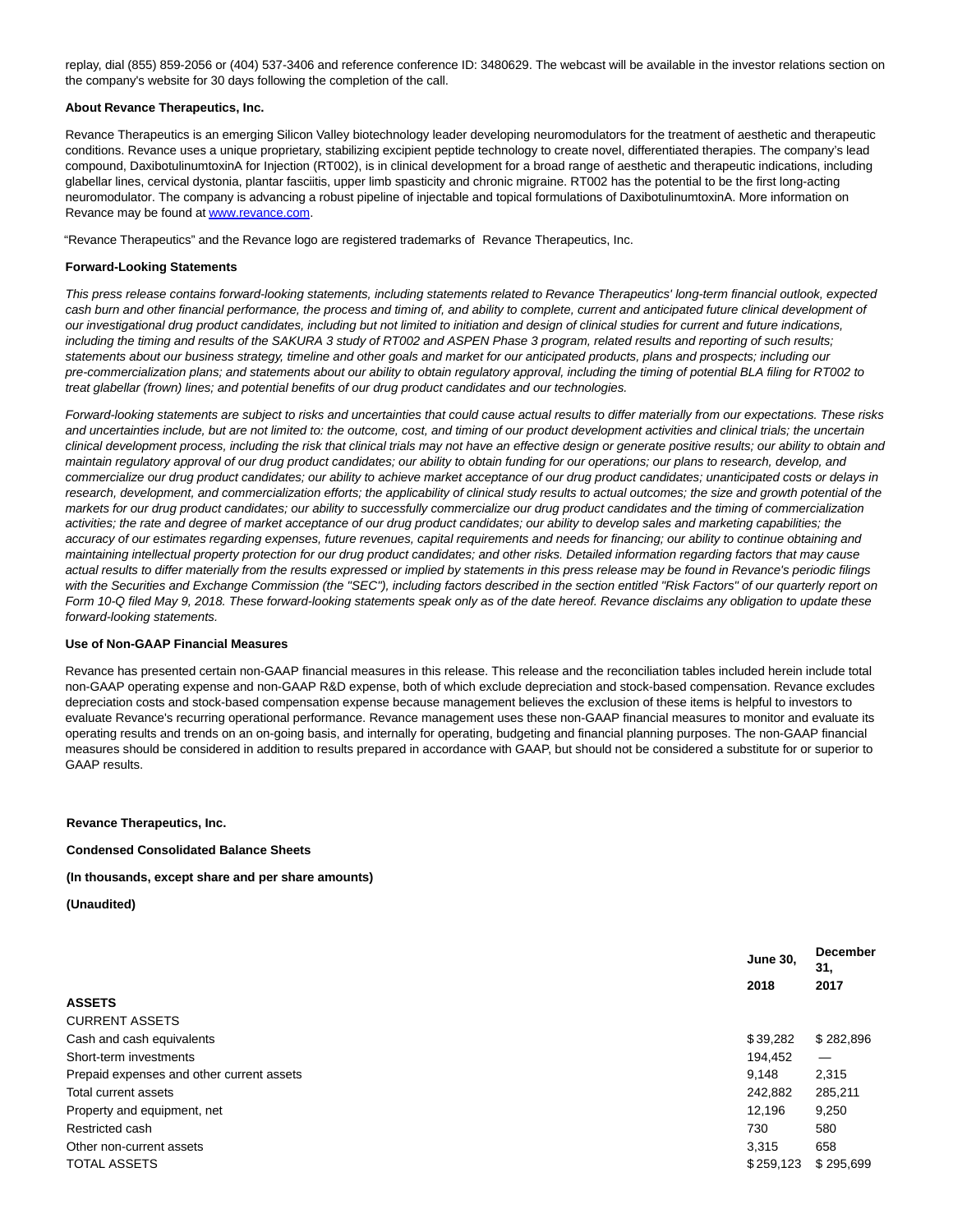#### **LIABILITIES AND STOCKHOLDERS' EQUITY**

| <b>CURRENT LIABILITIES</b>                              |         |         |
|---------------------------------------------------------|---------|---------|
| Accounts payable                                        | \$5.435 | \$6,805 |
| Accruals and other current liabilities                  | 13.569  | 12.225  |
| Deferred revenue, current portion                       | 9,320   | —       |
| Financing obligations                                   |         | 1,872   |
| Total current liabilities                               | 28.324  | 20,902  |
| Derivative liability associated with Medicis settlement | 2.717   | 2,613   |
| Deferred revenue, net of current portion                | 14.800  | —       |
| Deferred rent                                           | 3.427   | 3,339   |
| <b>TOTAL LIABILITIES</b>                                | 49.268  | 26.854  |
| <b>Commitments and Contingencies</b>                    |         |         |
| STOCKHOLDERS' EQUITY                                    |         |         |
|                                                         |         |         |

Common stock, par value \$0.001 per share  $-$  95,000,000 shares authorized as of June 30, 2018 and December 31, 2017; 37 Common stock, par value \$0.001 per snare — 95,000,000 snares authorized as or June 30, 2018 and December 31, 2017;<br>36,917,723 and 36,516,075 shares issued and outstanding as of June 30, 2018 and December 31, 2017, respecti

| Additional paid-in capital<br>Accumulated other comprehensive loss<br>Accumulated deficit<br>TOTAL STOCKHOLDERS' EQUITY | 821.326<br>(224)<br>$(611, 284)$ $(542, 167)$<br>209.855 | 810.975<br>$\overline{\phantom{0}}$<br>268.845 |  |
|-------------------------------------------------------------------------------------------------------------------------|----------------------------------------------------------|------------------------------------------------|--|
| TOTAL LIABILITIES AND STOCKHOLDERS' EQUITY                                                                              | \$259.123 \$295.699                                      |                                                |  |

#### **Revance Therapeutics, Inc.**

# **Condensed Consolidated Statements of Operations and Comprehensive Loss**

# **(In thousands, except share and per share amounts)**

# **(Unaudited)**

|                                                                                                                                 | <b>Three Months Ended</b><br><b>June 30,</b> |  |             | <b>Six Months Ended</b><br><b>June 30,</b> |  |             |  |
|---------------------------------------------------------------------------------------------------------------------------------|----------------------------------------------|--|-------------|--------------------------------------------|--|-------------|--|
|                                                                                                                                 | 2018                                         |  | 2017        | 2018                                       |  | 2017        |  |
| Revenue                                                                                                                         | \$686                                        |  | \$75        | \$880                                      |  | \$150       |  |
| Operating expenses:                                                                                                             |                                              |  |             |                                            |  |             |  |
| Research and development                                                                                                        | 22,871                                       |  | 18,307      | 45,111                                     |  | 37,714      |  |
| General and administrative                                                                                                      | 12,734                                       |  | 8,609       | 26,350                                     |  | 16,363      |  |
| Total operating expenses                                                                                                        | 35,605                                       |  | 26,916      | 71,461                                     |  | 54,077      |  |
| Loss from operations                                                                                                            | (34, 919)                                    |  | (26, 841)   | (70,581                                    |  | (53, 927)   |  |
| Interest income                                                                                                                 | 1,081                                        |  | 347         | 2,103                                      |  | 658         |  |
| Interest expense                                                                                                                |                                              |  | (141)       | (44)                                       |  | (335)       |  |
| Change in fair value of derivative liability associated with Medicis settlement                                                 | (70                                          |  | (107)       | (104)                                      |  | (167)       |  |
| Other expense, net                                                                                                              | (172)                                        |  | (132)       | (492                                       |  | (258)       |  |
| Net loss                                                                                                                        | (34,080)                                     |  | (26.874)    | (69,118                                    |  | (54, 029)   |  |
| Unrealized gain (loss) on available for sale securities                                                                         | 52                                           |  | (17)        | (224)                                      |  | (69)        |  |
| Comprehensive loss                                                                                                              | \$ (34,028)                                  |  | \$ (26.891) | \$ (69, 342)                               |  | \$ (54,098) |  |
| Basic and Diluted net loss attributable to common stockholders                                                                  | \$ (34,080)                                  |  | \$ (26,874) | \$ (69, 118)                               |  | \$ (54,029) |  |
| Basic and Diluted net loss per share attributable to common stockholders                                                        | \$ (0.94)                                    |  | \$ (0.90)   | \$(1.92)                                   |  | \$(1.84)    |  |
| Basic and Diluted weighted-average number of shares used in computing net loss per share<br>attributable to common stockholders | 36,123,659                                   |  | 29,776,893  | 36,037,604                                 |  | 29,295,220  |  |

#### **Revance Therapeutics, Inc.**

**2018 Financial Results**

#### **Reconciliation of GAAP Operating Expense to Non-GAAP Operating Expense**

**(In thousands)**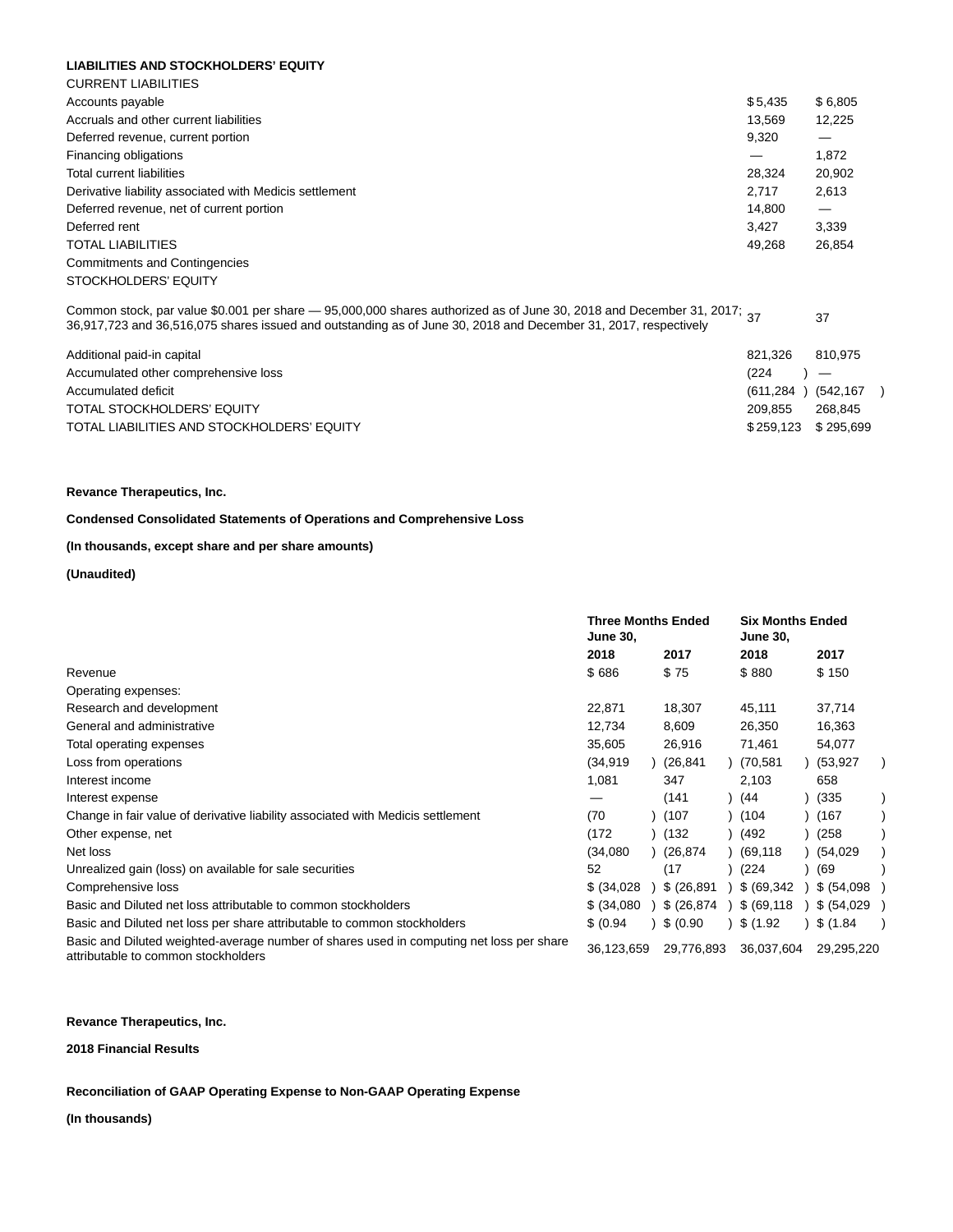|                            |      | <b>Three Months</b><br><b>Ended June 30, 2018</b> |  |      | <b>Six Months</b><br><b>Ended June 30, 2018</b> |  |  |
|----------------------------|------|---------------------------------------------------|--|------|-------------------------------------------------|--|--|
| <b>Operating expense:</b>  |      |                                                   |  |      |                                                 |  |  |
| GAAP operating expense     |      | 35.605                                            |  | SS.  | 71.461                                          |  |  |
| <b>Adjustments:</b>        |      |                                                   |  |      |                                                 |  |  |
| Stock-based compensation   |      | (4,172                                            |  |      | (8,330)                                         |  |  |
| Depreciation               | (417 |                                                   |  | (807 |                                                 |  |  |
| Non-GAAP operating expense | S    | 31,016                                            |  | S    | 62.324                                          |  |  |

#### **Revance Therapeutics, Inc.**

# **2018 Financial Guidance**

# **Reconciliation of GAAP Operating Expense to Non-GAAP Operating Expense**

# **(In thousands)**

|                            | <b>Fiscal Year</b><br>2018 |           |  |
|----------------------------|----------------------------|-----------|--|
|                            | Low                        | High      |  |
| <b>Operating expense:</b>  |                            |           |  |
| GAAP operating expense     | \$128,000                  | \$154,000 |  |
| <b>Adjustments:</b>        |                            |           |  |
| Stock-based compensation   | (17,000)                   | (21,000)  |  |
| Depreciation               | (1,000)                    | (3,000)   |  |
| Non-GAAP operating expense | \$110,000                  | \$130,000 |  |

# **Reconciliation of GAAP R&D Expense to Non-GAAP R&D Expense**

**(In thousands)**

|                                 | <b>Fiscal Year</b><br>2018 |  |           |  |
|---------------------------------|----------------------------|--|-----------|--|
|                                 | Low                        |  | High      |  |
| R&D expense:                    |                            |  |           |  |
| GAAP R&D expense                | \$84.000                   |  | \$101,000 |  |
| <b>Adjustments:</b>             |                            |  |           |  |
| Stock-based compensation        | (7,000)                    |  | (9,000)   |  |
| Depreciation                    | (1,000)                    |  | (2,000)   |  |
| <b>Non-GAAP R&amp;D expense</b> | \$76,000                   |  | \$90,000  |  |

View source version on businesswire.com:<https://www.businesswire.com/news/home/20180802005791/en/>

Source: Revance Therapeutics, Inc.

INVESTORS Revance Therapeutics, Inc.: Jeanie Herbert, 714-325-3584 [jherbert@revance.com](mailto:jherbert@revance.com) or Burns McClellan, Inc.: Ami Bavishi, 212-213-0006 [abavishi@burnsmc.com](mailto:abavishi@burnsmc.com) or MEDIA General Media: TOGORUN: Mariann Caprino, 917-242-1087